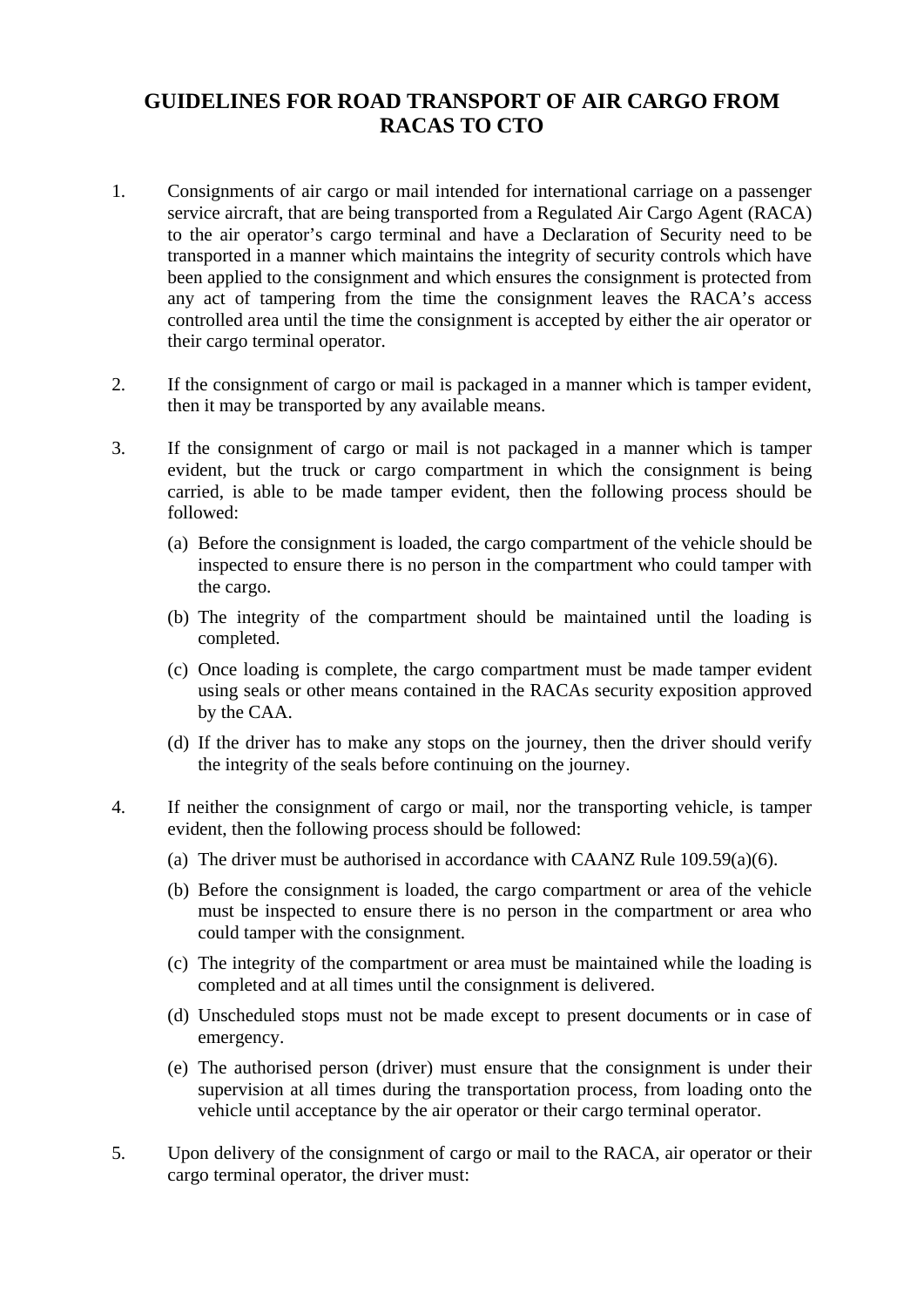- (a) Present either a government approved form of identification or recognised employee identification including photograph.
- (b) Present any documentation which has accompanied the consignment.
- (c) In the case of consignments where neither the consignment nor the transporting vehicle was tamper evident, declare whether or not the security controlled status of the consignment was able to be maintained during transportation.
- (d) Clearly communicate any situation or event where the security controlled status of the consignment was not able to be maintained during transportation.
- (e) If required, assist the RACA, air operator or their cargo terminal operator to check whether the tamper evident seals on the vehicle or the consignment indicate any evidence of tampering.
- 6. A consignment of cargo or mail which does not have a Declaration of Security may be transported in any available manner, but must be clearly identified as not yet being security controlled.

Stewart Milne and Kristina Cooper for Board of Airline Representatives NZ Inc (BARNZ)

9 November 2008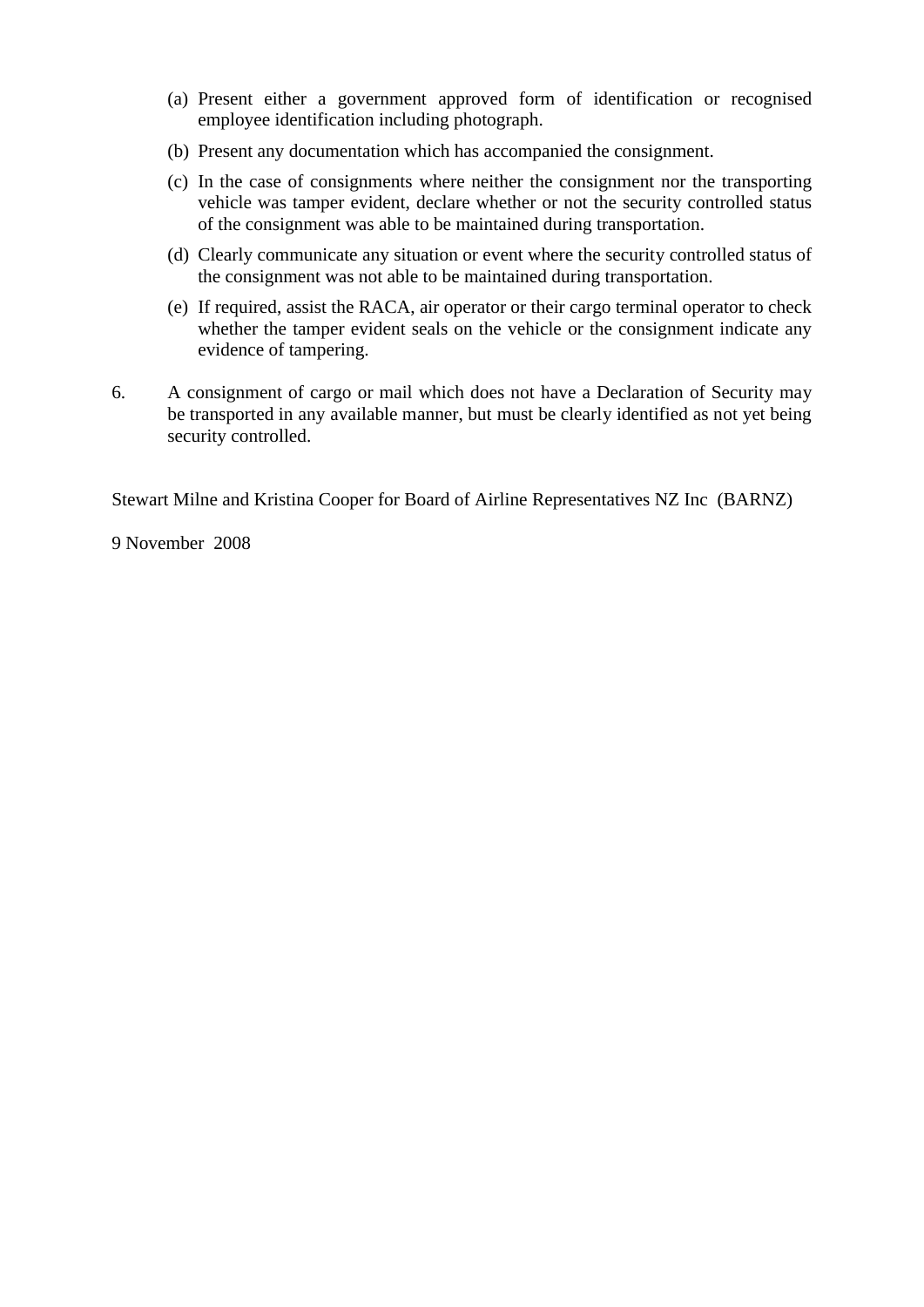## **GUIDELINES FOR ROAD TRANSPORT OF AIR CARGO FROM A KNOWN CUSTOMER**

- 1. Consignments of air cargo or mail originating from a Known Customer of an airline or a RACA, which have a Statement of Content and are intended for international carriage on a passenger service aircraft, which are being transported from a known customer's premises to:
	- (a) An air operator's cargo terminal; or
	- (b) A RACA's premises;
		- need to be transported in a manner which maintains the integrity of security controls which have been applied to the consignment and which ensures the consignment is protected from any act of tampering from the time the consignment leaves the known customer's premises until it is accepted by either the RACA, the air operator or their cargo terminal operator.
		- Note: Where a RACA chooses to check the integrity of the cargo packaging (including checking for signs of tampering) at the time of picking up the cargo from the known customer , the person undertaking these checks must be authorised by the RACA.
- 2. If the consignment of cargo or mail is packaged in a manner which is tamper evident, then it may be transported by any available means.
- 3. If the consignment of cargo or mail is not packaged in a manner which is tamper evident, then it must be transported in a truck or cargo compartment which is able to be made tamper evident, with the following process being followed:
	- (a) The loading must occur at the Known Customer's premises, by staff who are aware of the security requirements for cargo and mail in accordance with CAR Part 109.61 (a) (1), in an area which is not open to the general public or to staff members not directly involved in the loading and verification process.
	- (b) The consignment must be verified by the Known Customer to ensure only the intended items of cargo or mail are contained in the consignment.
	- (c) Before the consignment is loaded, the cargo compartment of the vehicle should be inspected to ensure there is no person in the compartment who could tamper with the cargo.
	- (d) The integrity of the compartment should be maintained until the loading is completed.
	- (e) Once loading is complete, the cargo compartment must be made tamper evident using seals or other means approved by the RACA or airline operator with which the exporter has a known customer relationship with.
	- (f) If the driver has to make any stops on the journey, then the driver should verify the integrity of the seals before continuing on the journey.
- 5. Upon delivery of the consignment of cargo or mail to the RACA, air operator or their cargo terminal operator, the driver must: